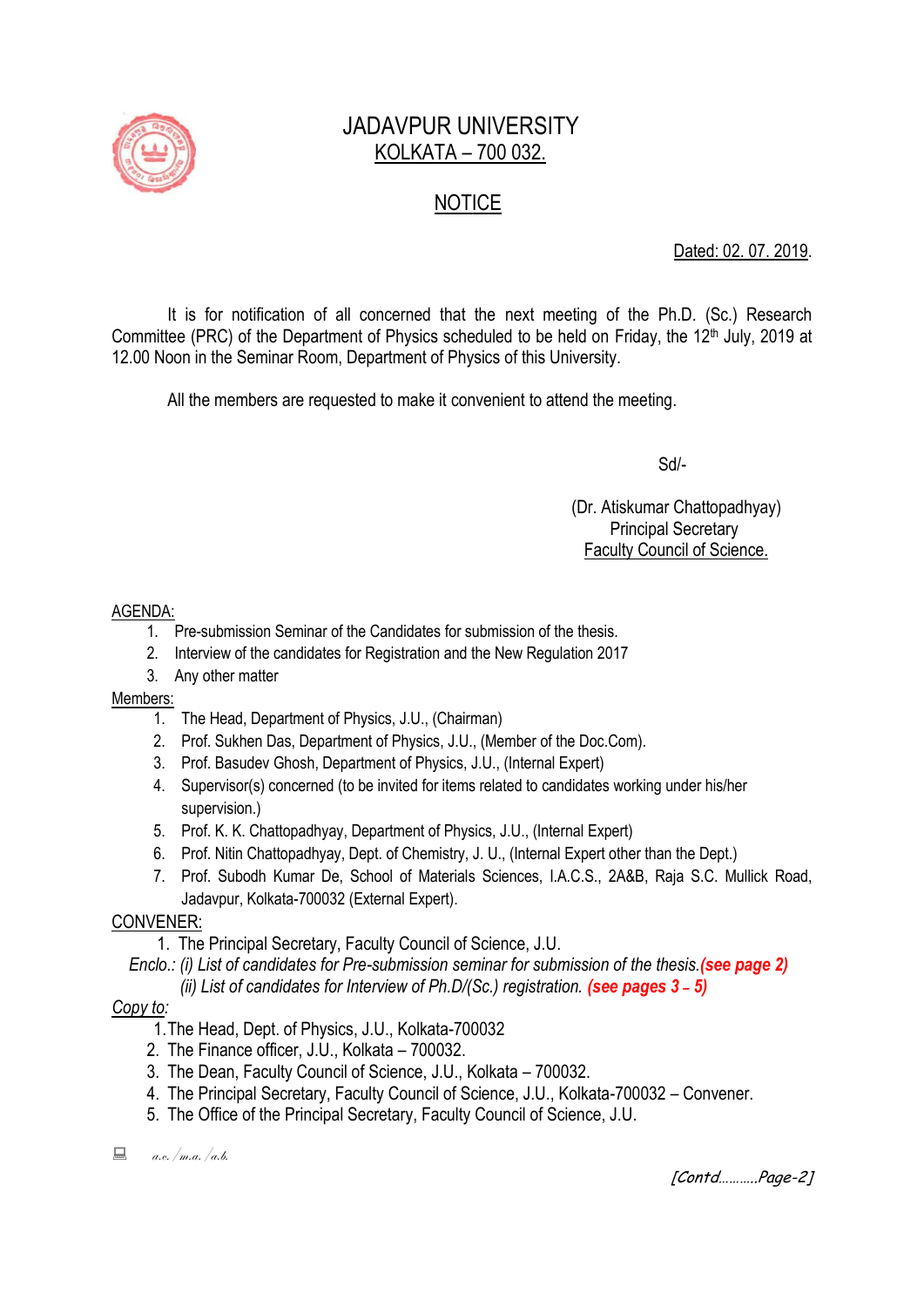[Page-2]

# **DEPARTMENT OF PHYSICS**

#### LIST OF CANDIDATES FOR PRE-SUBMISSION SEMINAR FOR SUBMISSION OF THE THESIS  $\overline{\mathbf{I}}$

|                  | List of Candidates for pre-submission seminar for submission of the thesis<br>Venue: Department of Physics<br>Date: 12.07.2019<br>12-00 Noon<br>Time: |                   |                   |              |             |
|------------------|-------------------------------------------------------------------------------------------------------------------------------------------------------|-------------------|-------------------|--------------|-------------|
| SI.              | Name of the                                                                                                                                           | Name of the       | Proposed Title of | Date of      | Date of     |
| No.              | candidates                                                                                                                                            | Supervisor/s      | the Thesis        | Registration | Publication |
|                  | [Index No]                                                                                                                                            |                   |                   |              | of Course   |
|                  |                                                                                                                                                       |                   |                   |              | Work Result |
| $\overline{1}$ . | Tania Parvin                                                                                                                                          | Prof. B.D.        | "The medicinal    | 05.06.2014   | 31.10.2014  |
|                  | [Index No.:<br>114/14/Phys./23]                                                                                                                       | Chattopadhyay,    | implication of a  |              |             |
|                  |                                                                                                                                                       | Dept. of Physics, | Himalayan herb    |              |             |
|                  |                                                                                                                                                       | J.U., Kolkata-    | Gymnadenia        |              |             |
|                  |                                                                                                                                                       | 700032.           | orchidis Lindl    |              |             |
|                  |                                                                                                                                                       |                   | against type 2    |              |             |
|                  |                                                                                                                                                       |                   | diabetes          |              |             |
|                  |                                                                                                                                                       |                   | mellitus".        |              |             |
| 2.               | Smt. Minu Sanfui                                                                                                                                      | Prof. Debasish    | "Monitoring of    | 23.09.2013   | M.Tech Pass |
|                  | [Index No.:                                                                                                                                           | Biswas, Dept. of  | Atmospheric       |              | on 2007     |
|                  | 179/13/Phys./22]                                                                                                                                      | Physics, J.U.,    | perturbations     |              |             |
|                  |                                                                                                                                                       | Kolkata-700032.   | Caused by         |              |             |
|                  |                                                                                                                                                       |                   | Various           |              |             |
|                  |                                                                                                                                                       |                   | Geophysical       |              |             |
|                  |                                                                                                                                                       |                   | Events Using VLF  |              |             |
|                  |                                                                                                                                                       |                   | Signal".          |              |             |

N.B.: All concerned candidates are requested to log on regularly to the University website [\(www.jaduniv.edu.in\)](http://www.jaduniv.edu.in/) for necessary information regarding any changes for the above programmes.

[Contd………..Page-3]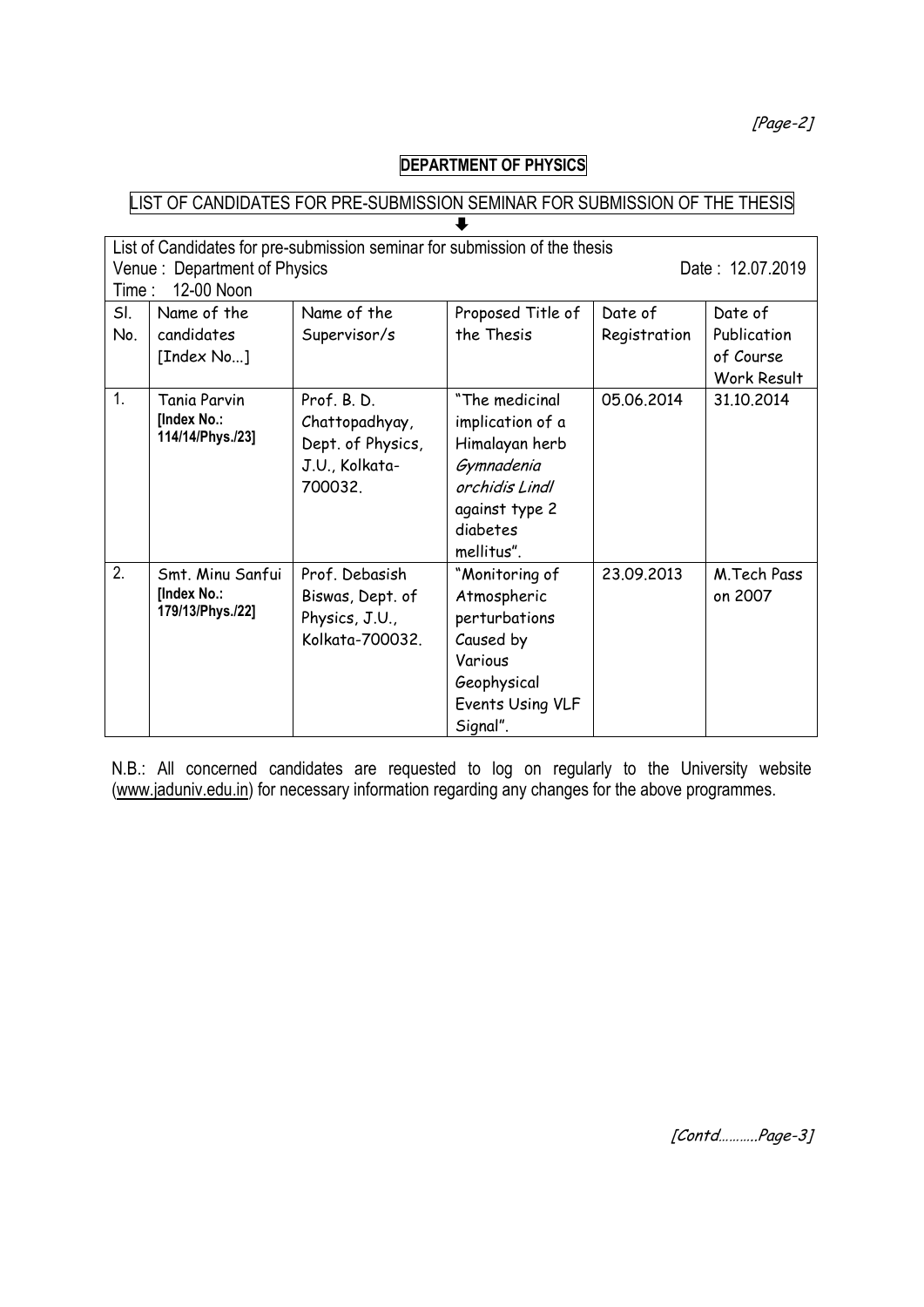#### **DEPARTMENT OF PHYSICS**  $\ddot{\phantom{a}}$

## **LIST OF CANDIDATES FOR INTERVIEW FOR PH.D.(SC.) PROGRAMME**

| Venue: Seminar Room, Department of Physics<br>Date:<br>12.07.2019 |                                                                          |                                                                  |                                                               |  |
|-------------------------------------------------------------------|--------------------------------------------------------------------------|------------------------------------------------------------------|---------------------------------------------------------------|--|
|                                                                   | Time : 12-00 Noon                                                        |                                                                  |                                                               |  |
| SL.<br>NO.                                                        | <b>NAME OF THE CANDIDATES</b><br>[Ref. No. & date]                       | <b>NAME OF THE PROPOSED</b><br><b>SUPERVISOR</b>                 | Whether qualified in<br>NET / GATE / SET<br><b>/WRET ETC.</b> |  |
| 1.                                                                | <b>Soumallya Banerjee</b><br>[FS/Ph.D./Phys./1/2019 dtd.<br>17/04/19]    | Dr. Kaustuv Das, J.U.                                            | <b>WRET</b>                                                   |  |
| 2.                                                                | Arghya Sil<br>[FS/Ph.D./Phys./2/2019<br>dtd. 17/04/19]                   | Prof. Asim Kumar Ghosh,<br>J.U.                                  | <b>CSIR-NET</b>                                               |  |
| 3.                                                                | <b>Probhu Mandal</b><br>[FS/Ph.D./Phys./3/2019<br>dtd. 17/04/19]         | Prof. Ajay Kumar Ghosh,<br>J.U.                                  | UGC-NET                                                       |  |
| 4.                                                                | <b>Rakesh Kumar Malakar</b><br>[FS/Ph.D./Phys./4/2019 dtd.<br>22/04/19]  | Prof. Asim Kumar Ghosh,<br>J.U.                                  | <b>WRET</b>                                                   |  |
| 5 <sub>1</sub>                                                    | <b>Kushal Chakraborty</b><br>[FS/Ph.D./Phys./5/2019 dtd.<br>23/04/19]    | Prof. Dulal Krishna Mandal,<br>Department of Mech. Engg,<br>J.U. | <b>WRET</b>                                                   |  |
| 6.                                                                | <b>Subhayan Maity</b><br>[FS/Ph.D./Phys./6/2019<br>dtd. 23/04/19]        | Prof. Subenoy<br>Chakraborty, J.U.                               | CSIR-NET, UGC-NET,<br>GATE, JEST                              |  |
| 7.                                                                | <b>Bohnni Shikha Biswas</b><br>[FS/Ph.D./Phys./7/2019<br>dtd. 23/04/19]  | Prof. Ruma Ray, J.U.                                             | SET, GATE                                                     |  |
| 8.                                                                | Payal Sengupta<br>[FS/Ph.D./Phys./9/2019 dtd.<br>24/04/19]               | Prof. Ruma Ray, J.U.                                             | <b>WRET</b>                                                   |  |
| 9.                                                                | <b>Souvik Bhattacharjee</b><br>[FS/Ph.D./Phys./10/2019<br>dtd. 24/04/19] | Prof. Kalyan Kumar<br>Chattopadhyay, J.U.                        | <b>CSIR-NET, GATE</b>                                         |  |
| 10.                                                               | <b>Biswajit Das</b><br>[FS/Ph.D./Phys./12/2019<br>dtd. 25/04/19]         | Prof. Argha Deb, J.U.                                            | <b>CSIR-NET</b>                                               |  |
| 11.                                                               | <b>Subham Basanta Roy</b><br>[FS/Ph.D./Phys./13/2019<br>dtd. 25/04/19]   | Dr. Avijit Mukherjee, J.U.                                       | UGC-NET                                                       |  |
| 12.                                                               | <b>Animesh Biswas</b><br>[FS/Ph.D./Phys./17/2019<br>dtd. 25/04/19]       | Dr. Partha Pratim Roy, J.U.                                      | <b>CSIR-NET</b>                                               |  |
| 13.                                                               | <b>Swarup Ghosh</b><br>[FS/Ph.D./Phys./18/2019<br>dtd. 25/04/19]         | Prof. Joydeep Chowdhury,<br>J.U.                                 | <b>CSIR-NET</b>                                               |  |
| 14.                                                               | <b>Suvankar Mondal</b><br>[FS/Ph.D./Phys./20/2019<br>dtd. 26/04/19]      | Prof. Kalyan Kumar<br>Chattopadhyay, J.U.                        | NET. GATE, JEST                                               |  |

[Contd………..Page-4]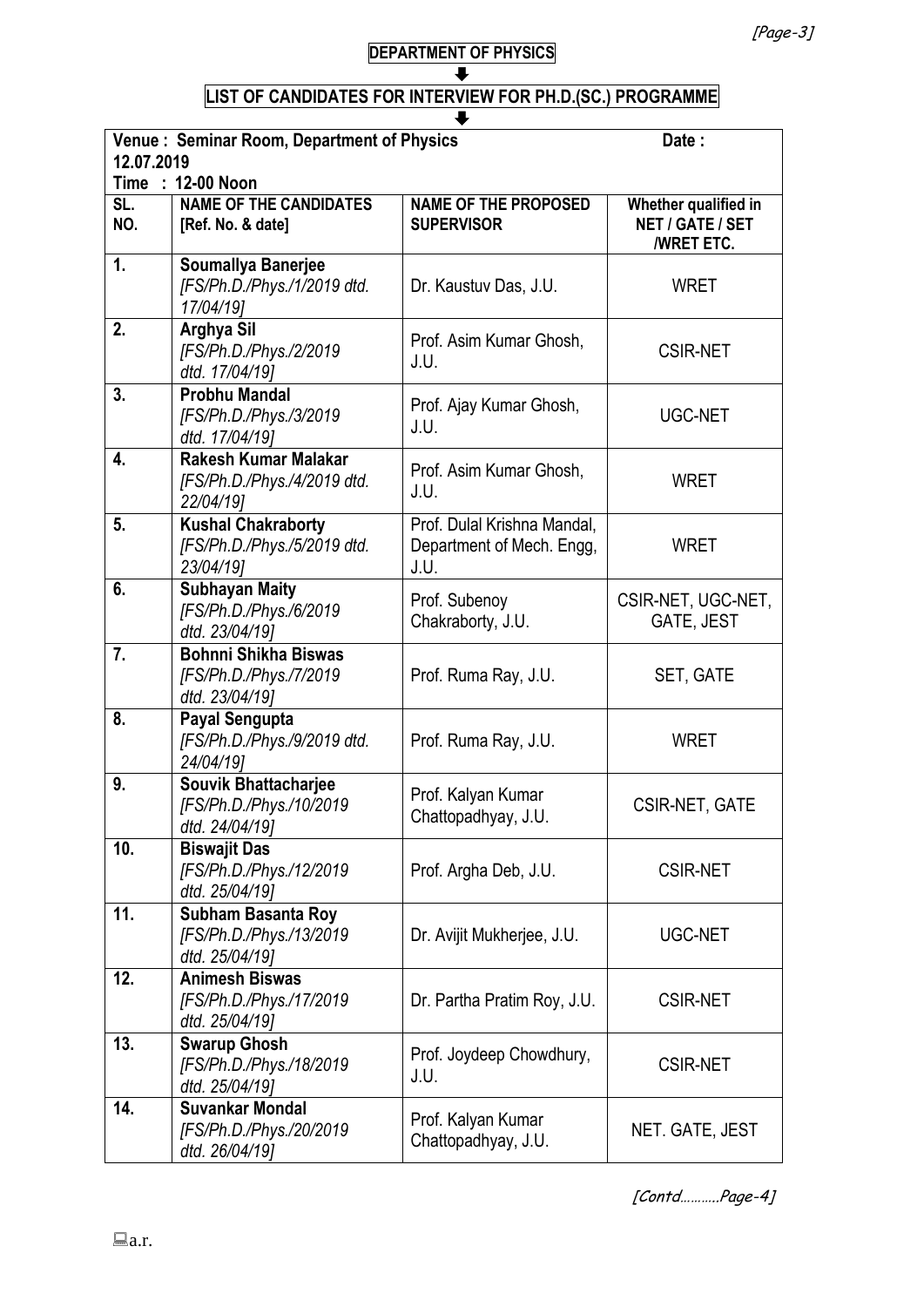| Paae |  |
|------|--|
|      |  |

|     |                                                                       |                                          | [ruye-4]                  |  |
|-----|-----------------------------------------------------------------------|------------------------------------------|---------------------------|--|
| 15. | <b>Shubham Roy</b><br>[FS/Ph.D./Phys./21/2019 dtd.<br>26/04/19]       | Prof. Jayoti Das, J.U.                   | <b>WRET</b>               |  |
| 16. | <b>Tanumoy Debnath</b><br>[FS/Ph.D./Phys./22/2019 dtd.<br>26/04/19]   | Prof. Sukhen Das, J.U.                   | <b>WRET</b>               |  |
| 17. | Soumya Mukherjee<br>[FS/Ph.D./Phys./23/2019<br>dtd. 26/04/19]         | Dr. Sulava Bhattacharyya,<br>J.U.        | NET, GATE                 |  |
| 18. | Debmalya Sarkar<br>[FS/Ph.D./Phys./25/2019<br>dtd. 26/04/19]          | Prof. Sukhen Das, J.U.                   | NET, SET                  |  |
| 19. | <b>Saikat Shyamal</b><br>[FS/Ph.D./Phys./33/2019<br>dtd. 26/04/19]    | Dr. Puspendu Sahu, J.U.                  | <b>NET</b>                |  |
| 20. | <b>Pradip Maiti</b><br>[FS/Ph.D./Phys./34/2019<br>dtd. 26/04/19]      | Dr. Pabitra Kumar Pal, J.U.              | <b>GATE</b><br><b>NET</b> |  |
| 21. | <b>Ujjal Saren</b><br>[FS/Ph.D./Phys./35/2019<br>dtd. 26/04/19]       | Dr. Pabitra Kumar Pal, J.U.              |                           |  |
| 22. | <b>Durjoy Roy</b><br>[FS/Ph.D./Phys./36/2019<br>dtd. 29/04/19]        | Prof. Manotosh Biswas,<br>ETCE, J.U.     | <b>SET</b>                |  |
| 23. | <b>Bidisha Biswas</b><br>[FS/Ph.D./Phys./37/2019<br>dtd. 29/04/19]    | Prof. Manotosh Biswas,<br>ETCE, J.U.     | <b>SET</b>                |  |
| 24. | Arnab Kanti Karan<br>[FS/Ph.D./Phys./38/2019 dtd.<br>29/04/19]        | Prof. Nabin Baran Manik,<br>J.U.         | <b>WRET</b>               |  |
| 25. | Chayan Kumar Mitra<br>[FS/Ph.D./Phys./39/2019<br>dtd. 29/04/19]       | Prof. Joydeep Chowdhury,<br>J.U.         | <b>GATE</b>               |  |
| 26. | <b>Doyel Rakshit</b><br>[FS/Ph.D./Phys./43/2019<br>dtd. 29/04/19]     | Prof. Ajay Kumar Ghosh,<br>J.U.          | NET                       |  |
| 27. | <b>Nirman Chakraborty</b><br>[FS/Ph.D./Phys./8/2019<br>dtd. 23/04/19] | Dr. Swastik Mondal,<br><b>CGCRI</b>      | <b>GATE</b>               |  |
| 28. | <b>Tania Chatterjee</b><br>[FS/Ph.D./Phys./40/2019 dtd.<br>29/04/19]  | Dr. Dipten Bhattacharya,<br><b>CGCRI</b> | <b>WRET</b>               |  |
| 29. | Madhuparna Banerjee<br>[FS/Ph.D./Phys./32/2019<br>dtd. 26/04/19]      | Dr. Santanu K. Maiti, ISI                | <b>GATE</b>               |  |
| 30. | Jayanta Mondal<br>[FS/Ph.D./Phys./42/2019 dtd.<br>29/04/19]           | Dr. Ranjit Biswas,<br><b>SNBNCBS</b>     | <b>WRET</b>               |  |
| 31. | Diya Ram<br>[FS/Ph.D./Phys./14/2019 dtd.<br>25/04/19]                 |                                          | <b>WRET</b>               |  |